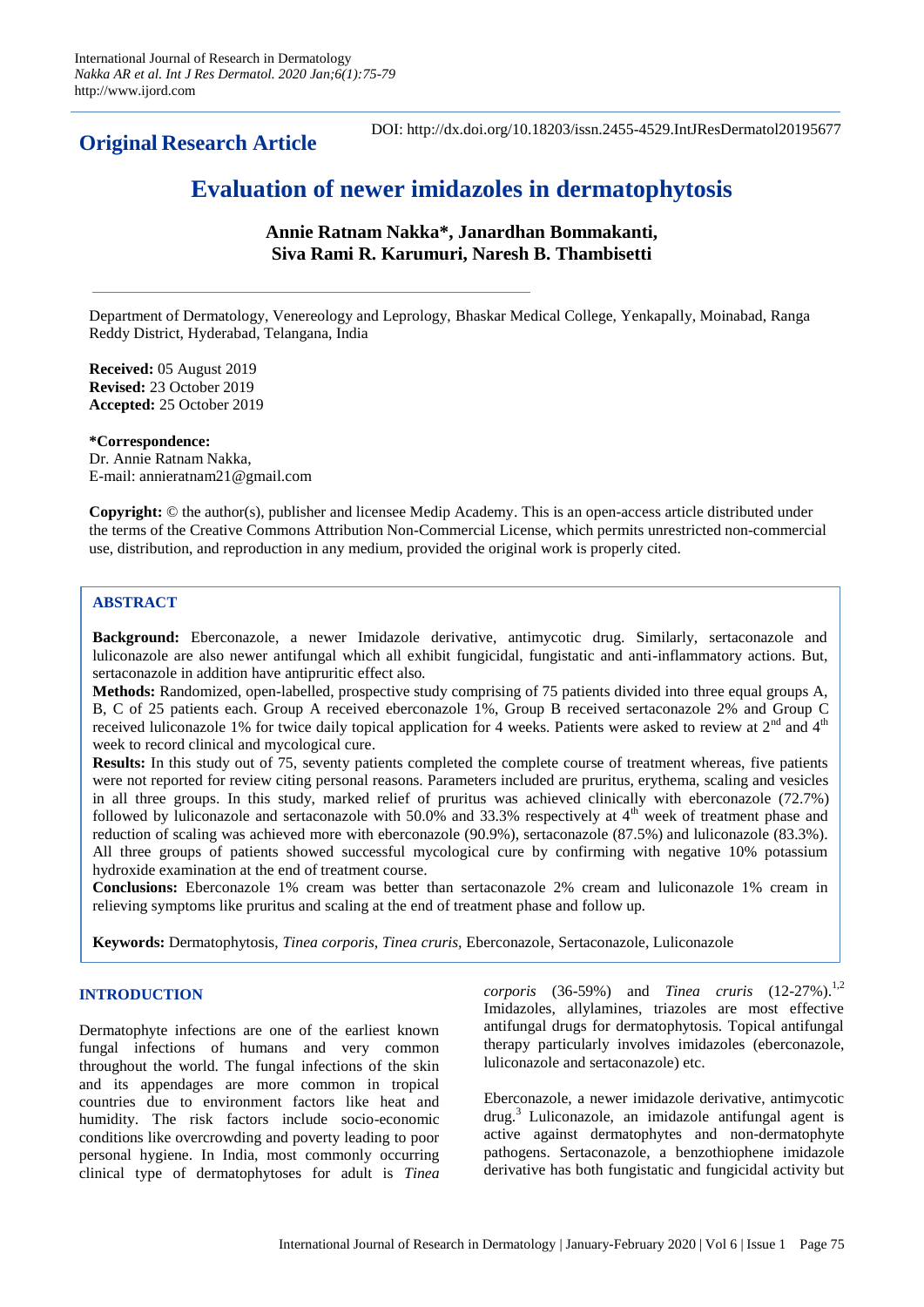in addition it also has anti-pruritic action. $<sup>4</sup>$  Although they</sup> are classified under broad spectrum antifungal agents, there is paucity of studies regarding better efficacy of each of these topical agents in the treatment of dermatophytoses. Hence, this study is undertaken to compare the efficacy and safety profile of eberconazole1%, sertaconazole 2% and luliconazole 1% for the treatment of dermatophytoses. Detailed history and clinical examination of patients will be documented. The aim of the study firstly is to know the efficacy of eberconazole 1%, sertaconazole 2% and luliconazole1% cream and secondly, to know the drug safety profile.

The selected patients were randomized into three groups A, B and C and drugs were given. They were assessed for clinical and mycological improvement and the data was subjected to analysis and the results were interpreted by using SPSS version 20.

#### **METHODS**

#### *Study type*

A cross sectional, open labelled, prospective study.

#### *Study place*

The study was conducted at Bhaskar Medical College, Moinabad, Ranga Reddy District, Telangana state, India.

#### *Study period*

The study was conducted for 6 months duration from May 2018 to October 2018.

## *Selection criteria*

#### *Inclusion criteria*

- All patients attending DVL OPD of >18 years, both male and female clinically diagnosed as *Tinea corporis* and/or *Tinea cruris* (localized lesions).
- Skin scrapping positive for fungal elements on 10% potassium hydroxide mount.

#### *Exclusion criteria*

- Patients who had received topical or systemic antimycotics or corticosteroids <4weeks prior to the study.
- History of Immunocompromised status (diabetes mellitus/hypothyroidism/HIV etc.)
- Pregnant or lactating women.
- Patients who are not willing to give consent.

## *Procedure*

This study comprising of 75 patients divided into three equal groups A, B and C of 25 patients each. The patient selection was randomized successively into three groups. Group A received eberconazole 1%, Group B received sertaconazole 2% and Group C received luliconazole 1% for topical, twice daily application for 4 weeks. Patients were asked to review at  $2<sup>nd</sup>$  and  $4<sup>th</sup>$  week to note for clinical and mycological improvement.

# *Ethical approval*

The study was approved by the institutional ethics committee dated 02 May 2018.

## *Statistical analysis*

Data was entered in Microsoft Excel and analysis was done using SPSS version 20. Descriptive statistical analysis was done. Results on categorical measurements are presented as Percentages. Significance was assessed at 5 % level.  $p<0.05$  was statistically significant. Chisquare test was used to find out the significance of study parameters on a categorical scale between the three groups.

## **RESULTS**

The study population consisted of 75 patients including 48 males (69%) and 22 females (31%). The mean age of population was 35.03. Five patients were lost to follow up which three in group A, one each in group B and C. Baseline demographic data including age, sex in all 3 treatment groups were comparable as shown in (Table 1). Majority of the patients are labours in all the three groups A, B, and C as shown in (Table 2).

## *Change in pruritus*

At the end of  $4<sup>th</sup>$  week, the resolution of pruritus was seen in higher proportion of patients in eberconazole group (72.7%) as compared to sertaconazole (33.3%), luliconazole (50%) (Table 3).

## *Change in erythema*

At the end of  $4<sup>th</sup>$  week, the resolution of erythema was seen in higher proportion in luliconazole (83.3%) as compared to eberconazole (54.5%) and sertaconazole (50%) (Table 4).

## *Change in desquamation*

At baseline, 80 to 100% of total study cases had desquamation in all the three groups. At the end of  $4<sup>th</sup>$ week 90% desquamation is absent in eberconazole group as compared to sertaconazole (87.5%) and luliconazole (83.3%) (Table 5). At baseline, all patients showed positive potassium hydroxide but at the end of the 4th week, Group B had showed negative 10% potassium hydroxide examination whereas 4 patients (2 each in group A and C) has shown to be positive even at the end of 4 weeks (Table 6).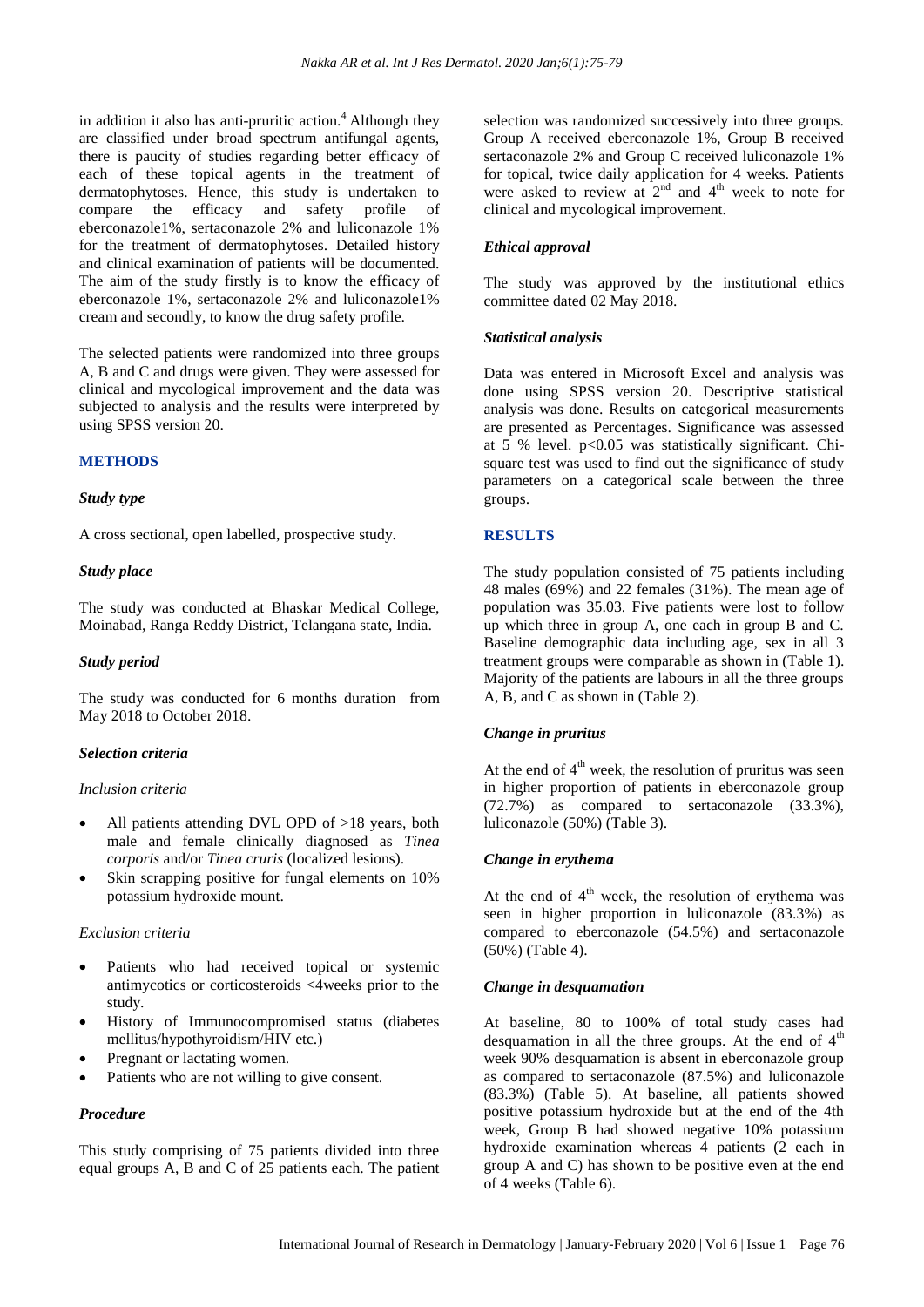# **Table 1: Baseline demographics.**

| <b>Parameters</b>   | <b>Eberconazole</b> | <b>Sertaconazole</b> | <b>Luliconazole</b> |
|---------------------|---------------------|----------------------|---------------------|
| No. of patients     |                     |                      | 24                  |
| Age (years) mean±SD | $35.08 \pm 11.899$  | $35.08 \pm 15.154$   | $34.71 \pm 15.605$  |
| Male/ female        | 2/10                | 19/5                 | 17/7                |

# **Table 2: Occupation of patients.**

|                       |               | <b>Business</b> | <b>Housewife</b> | Labour | <b>Student</b> | <b>Teacher</b> | <b>Total</b> |
|-----------------------|---------------|-----------------|------------------|--------|----------------|----------------|--------------|
| A<br>B<br><b>Drug</b> | Count         |                 |                  | 15     | 3              |                | 22           |
|                       | % within drug | 4.5             | 13.6             | 68.2   | 13.6           | 0.0            | 100.0        |
|                       | Count         |                 | 3                | 12     | 6              |                | 24           |
|                       | % within drug | 8.3             | 12.5             | 50.0   | 25.0           | 4.2            | 100.0        |
|                       | Count         |                 |                  | 12     |                |                | 24           |
|                       | % within drug | 4.2             | 12.5             | 50.0   | 29.2           | 4.2            | 100.0        |
| <b>Total</b>          | Count         |                 | 9                | 39     | 16             |                | 70           |
|                       | % within drug | 5.7             | 12.9             | 55.7   | 22.9           | 2.9            | 100.0        |

# **Table 3: Change in pruritus.**

|               | <b>Group A</b>  |              |                          | <b>Group B</b>  |             |              | <b>Group C</b>  |              |             |
|---------------|-----------------|--------------|--------------------------|-----------------|-------------|--------------|-----------------|--------------|-------------|
|               | <b>Baseline</b> | Week 2       | Week 4                   | <b>Baseline</b> | Week 2      | Week 4       | <b>Baseline</b> | Week 2       | Week 4      |
| <b>None</b>   |                 | -            | 16<br>(72.7)             |                 |             | 8<br>(33.3)  |                 |              | 12<br>(50)  |
| <b>Mild</b>   |                 | 10<br>(45.5) | $\overline{4}$<br>(18.2) |                 |             | 16<br>(66.7) |                 | (33.3)       | 8<br>(33)   |
| Moderate      | 10<br>(45.5)    | 12<br>(54.5) | $\mathcal{D}$<br>(9.1)   | Q<br>(37.5)     | 24<br>(100) |              | 12<br>(50)      | 14<br>(58.3) | 4<br>(16.7) |
| <b>Severe</b> | 12<br>(54.5)    |              |                          | 15<br>(62.5)    |             |              | 12<br>(50)      | (8.3)        |             |

p<0.001.

# **Table 4: Change in erythema.**

|               | <b>Group A</b>              |        |              | <b>Group B</b>  |        |            | <b>Group C</b>  |        |                          |  |
|---------------|-----------------------------|--------|--------------|-----------------|--------|------------|-----------------|--------|--------------------------|--|
|               | <b>Baseline</b>             | Week 2 | Week 4       | <b>Baseline</b> | Week 2 | Week4      | <b>Baseline</b> | Week 2 | Week 4                   |  |
| <b>None</b>   | -                           |        | 12<br>(54.5) |                 | (12.5) | 12<br>(50) |                 |        | 20<br>(83.3)             |  |
|               | $\mathcal{D}_{\mathcal{A}}$ | 8      | 10           | 8               | 3      | 9          | $\overline{4}$  | 12     | 2                        |  |
| <b>Mild</b>   | (9.1)                       | (36.4) | (45.5)       | (33.3)          | (12.5) | (37.5)     | (16.7)          | (50)   | (8.3)                    |  |
| Moderate      | 10                          | 14     |              |                 | 12     | 3          | 10              | 10     | 3                        |  |
|               | (45.5)                      | (63.6) | ۰            | (29.2)          | (50)   | (12.5)     | (41.7)          | (41.7) | (7.1)                    |  |
| <b>Severe</b> | 10                          |        |              | Q               | 6      |            | 10              |        |                          |  |
|               | (45.5)                      |        |              | (37.5)          | (25)   |            | (41.7)          | 2(8.3) | $\overline{\phantom{0}}$ |  |

p<0.001.

# **Table 5: Change in desquamation.**

|                             | <b>Group A</b>  |           |          | Group B         |           |           | <b>Group C</b>  |          |          |
|-----------------------------|-----------------|-----------|----------|-----------------|-----------|-----------|-----------------|----------|----------|
|                             | <b>Baseline</b> | Week 2    | Week 4   | <b>Baseline</b> | Week 2    | Week 4    | <b>Baseline</b> | Week 2   | Week 4   |
| <b>Present</b>              | 18 (81.8)       | 8(36.4)   | 2(9.1)   | 24 (100)        | 21 (87.5) | 3(12.5)   | 22(91.7)        | 16(66.7) | 4(16.7)  |
| <b>Absent</b>               | 4(18.2)         | 14 (36.4) | 20(90.9) | (0)             | 3(12.5)   | 21 (87.5) | 2(8.3)          | 8(33.3)  | 20(83.3) |
| $\sim$ $\sim$ $\sim$ $\sim$ |                 |           |          |                 |           |           |                 |          |          |

p<0.001.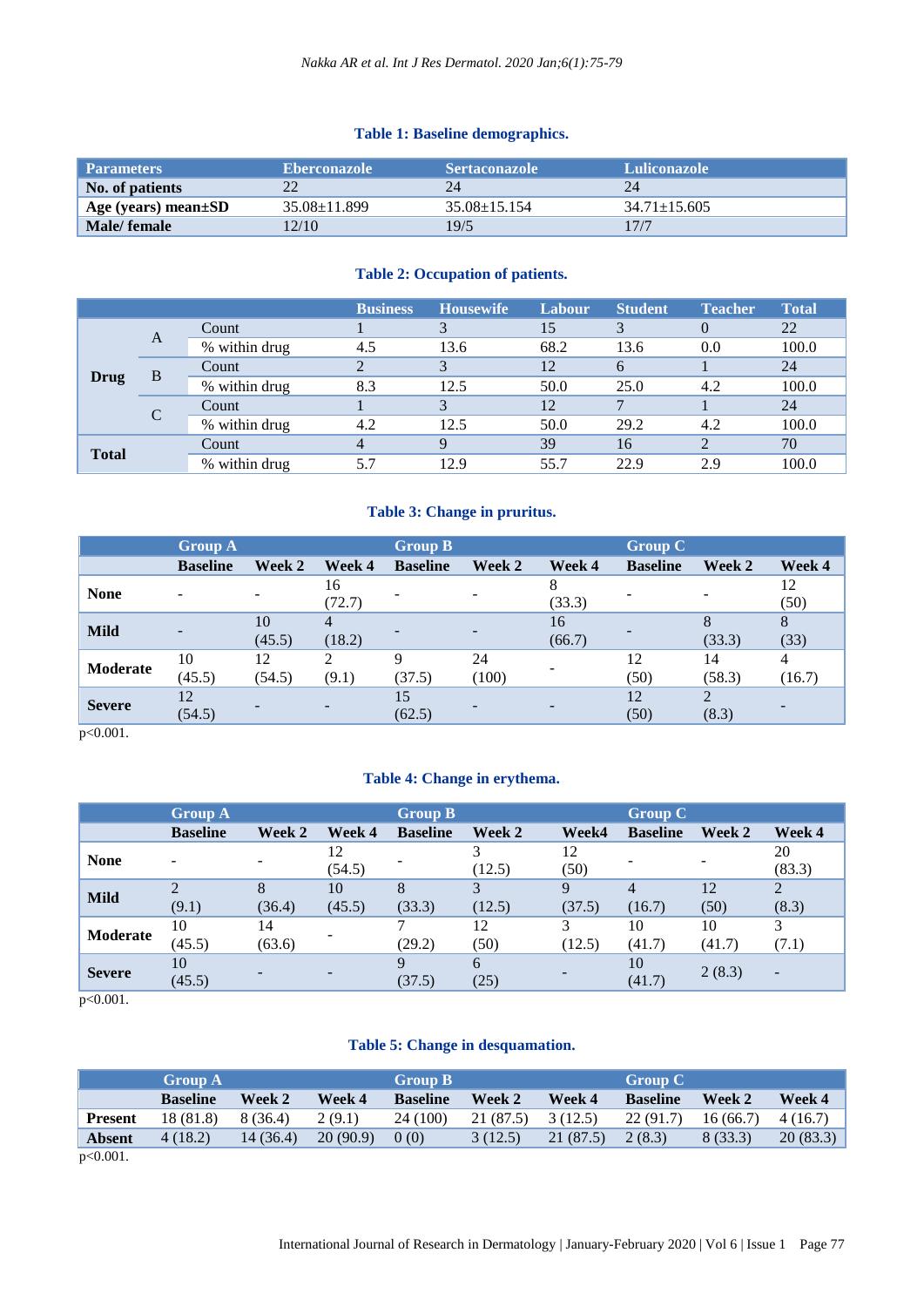## **Table 6: Mycological assessment (potassium hydroxide mount).**

|                 | <b>Group A</b>           |              |              | <b>Group B</b>  |        |             | <b>Group C</b>           |            |              |
|-----------------|--------------------------|--------------|--------------|-----------------|--------|-------------|--------------------------|------------|--------------|
|                 | <b>Baseline</b>          | Week 2       | Week 4       | <b>Baseline</b> | Week 2 | Week 4      | <b>Baseline</b>          | Week 2     | Week 4       |
| <b>Positive</b> | 22<br>100                | (54.5)       | (9.1)        | 24<br>(100)     | (54.2) |             | 24<br>(100)              | 12<br>(50) | (8.3)        |
| <b>Negative</b> | $\overline{\phantom{a}}$ | 10<br>(45.5) | 20<br>(90.9) |                 | (45.8) | 24<br>(100) | $\overline{\phantom{a}}$ | 12<br>(50) | 22<br>(91.7) |

 $p < 0.001$ .

## **DISCUSSION**

In our study, majority of the total study population was between 30-40 years with male preponderance coinciding with similar findings in a study done by Bindu et al.<sup>5</sup>

Regarding occupational exposure majority of the patients are agricultural labourers (55.7%) followed by students (22.9%) and others (21.5%) in accordance with findings given by Smitha et al.<sup>6</sup>

In the present study, eberconazole proved to be significantly more effective in terms of clinical improvement and in the clearance of fungal pathogens when compared to a study done by Chandana et al.<sup>7</sup>

In a study done by Montero et al in a randomized, double blind, multicentric who observed in his study that eberconazole 1% cream is effective treatment for dermatophytosis with a good safety profile.<sup>8</sup> Eberconazole is clinically effective in the treatment of topical fungal infections, with good safety profile and tolerability.<sup>9,10</sup>

In our study, all three topical drugs were well tolerated and found to be safe. Local side effects such as erythema, swelling, stinging sensation, or itching as mentioned in a few studies were not reported.

Sertaconazole has antipruritic activity in addition to fungicidal activity whereas in this study pruritus is best relieved with eberconazole. Clinical cure at the end of week 4 was better with eberconazole than sertaconazole and luliconazole coinciding with similar findings in study done by Sharma et al. $<sup>11</sup>$ </sup>

In this study, at 4 weeks duration all patients in Group B had shown negative 10% potassium hydroxide examination. Whereas, 4 patients (2 each in group A and C) has shown positive even at the end of 4 weeks treatment. These patients were subjected for repeat potassium hydroxide at the end of  $6<sup>th</sup>$  week.

#### *Limitations*

The study sample size was small, and no gross difference was noted. Further studies with larger groups are required.

#### **CONCLUSION**

Group A i.e, eberconazole was effective in reducing both pruritus and scaling. Group B i.e, sertaconazole was effective in showing negative potassium hydroxide compared to the other drugs. Group C i.e, luliconazole was found to be more effective in reducing erythema. Among these three drugs, eberconazole was found to be superior both in clinical improvement and fungal clearance when compared to luliconazole and sertaconazole.

#### **ACKNOWLEDGEMENTS**

We would like to acknowledge Dr. Rajesh Neeluri and Nagalla Balakrishna for the statistical analyses.

*Funding: No funding sources Conflict of interest: None declared Ethical approval: The study was approved by the institutional ethics committee; dated 02 May, 2018*

## **REFERENCES**

- 1. Mohanty JC, Mohanty SK, Sahoo RC, Sahoo AS, Praharaj CH. Incidence of dermatophytosis in Orissa. India J Med Microbiol 1998;16:78-80.
- 2. Singh S, Beena MP. Profile of dermatophyte infections in Baroda. Indian J Dermatol Venereol Leprol. 2003;69:281-3.
- 3. Moodahadu-bangera LS, Martis J, Mittal R, Krishnankutty B, Kumar N, Bellary S, et al. Eberconazole-pharmacological and clinical review. IJDVL. 2012;78:217-22.
- 4. Jerajani HR, Janaki C, Kumar S, Phiske M. Comparative assessment of the efficacy and safety of sertoconazole (2%) cream versus terbinafine cream (1%) versus luliconazole (1%) cream in patients with dermatophytoses: a pilot study. IJD. 2013;58:34-8.
- 5. Bindu V, Pavithran K. Clinico-mycological study of dermatophytosis in Calicut. Indian J Dermatol Venereol Leprol. 2002;68:259–61.
- 6. Smita Sarma, AK Borthakur. A clinicoepidemiological study of dermatophytoses in northeast India. Indian J Dermatol Venereal Leprol. 2007;73:427-8.
- 7. Chandana T, Saritha C, Shankariah P. Comparison of safety and efficacy of luliconazole and other antifungal agents. IJPSR. 2014;5.